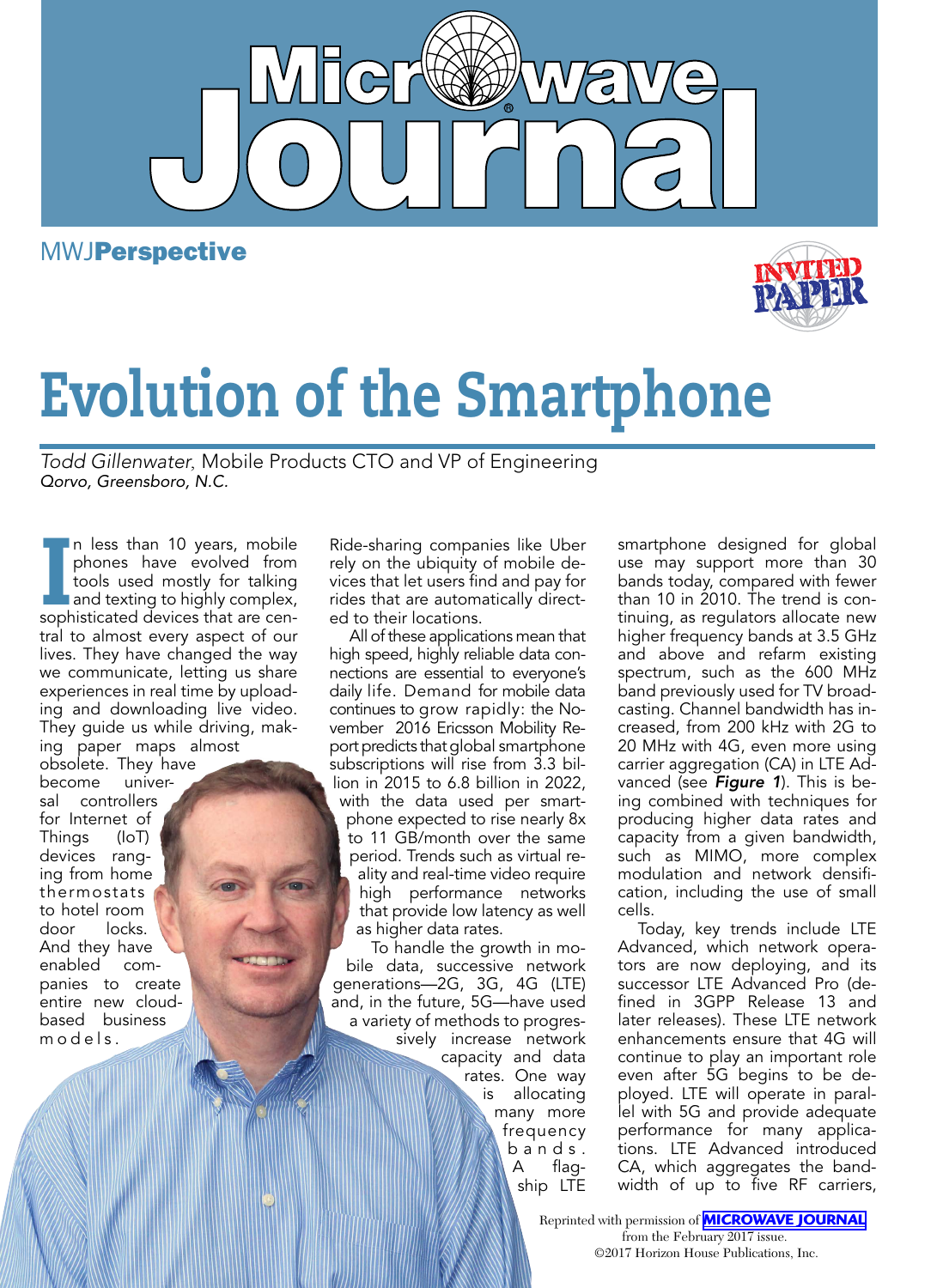

 $\blacktriangle$  Fig. 1 Increasing downlink data rate enabled by carrier aggregation.

called component carriers (CC). LTE Advanced allows maximum network data rates up to 1 Gbps, and LTE Advanced Pro will increase the possible number of CCs to 32, allowing up to 3 Gbps. Wi-Fi is becoming more important with the introduction in LTE Advanced Pro of licensed assisted access (LAA), which uses CA to combine licensed LTE spectrum with unlicensed Wi-Fi spectrum at 5 GHz to achieve greater data rates.

#### **SMARTPHONE TRENDS AND CHALLENGES**

As smartphone data performance requirements continue to grow, so does the complexity of the RF front-end, creating a series of new challenges for the engineers working on smartphone designs. Today's requirements are creating design challenges that include maximizing linearity and isolation, managing power consumption and antenna tuning. Greater integration is required, since an increasing number of bands must squeeze into the limited space allocated to the RF front-end. Another important trend is the emergence of smartphone market tiers, each with differing RF requirements. This article discusses each of these and how the smartphone will evolve to handle 5G.

### Isolation

The requirement to accommodate more LTE bands within the RF front-end creates challenges achieving the necessary isolation between different bands, between the transmit and receive frequencies of each frequency division duplex (FDD) LTE band and between LTE and other wireless services, such as Wi-Fi and public safety communications. High performance acoustic filters are needed to achieve the required isolation. Bulk acoustic wave (BAW) filters provide better performance (higher Q factors) than surface acoustic wave (SAW) filters, especially at higher frequencies, and are typically used for the most demanding applications.

The isolation challenges increase with CA, because the RF front-end must communicate simultaneously on multiple bands. This leads to new requirements for cross-isolation between bands, to avoid situations where the transmit signal of one aggregated band interferes with receive signals on another aggregated band, which will degrade the sensitivity of the receiver. There are various problem scenarios. When aggregating widely separated frequency bands, issues can arise with harmonic frequencies generated at multiples of the transmit frequency by non-linear components in the RF chain, including power amplifiers (PA), switches and even filters. With some band combinations, such as bands 17 and 4 (see *Table 1*), the third harmonic of the lower frequency band (17) falls into the receive frequency range of the higher frequency band (4), as shown in *Figure 2*. To prevent

| <b>TABLE 1</b><br><b>COMMON CELLULAR BANDS</b> |                     |                       |                    |
|------------------------------------------------|---------------------|-----------------------|--------------------|
| <b>Band</b>                                    | <b>Uplink (MHz)</b> | <b>Downlink (MHz)</b> | <b>Duplex Type</b> |
| 1                                              | 1920 to 1980        | 2110 to 2170          | <b>FDD</b>         |
| 3                                              | 1710 to 1785        | 1805 to 1880          | <b>FDD</b>         |
| $\overline{4}$                                 | 1710 to 1755        | 2110 to 2155          | <b>FDD</b>         |
| $7\overline{ }$                                | 2500 to 2570        | 2620 to 2690          | <b>FDD</b>         |
| 17                                             | 704 to 716          | 734 to 746            | <b>FDD</b>         |
| 25                                             | 1850 to 1915        | 1930 to 1995          | <b>FDD</b>         |
| 40                                             | 2300 to 2400        | 2300 to 2400          | <b>TDD</b>         |
| 41                                             | 2496 to 2690        | 2496 to 2690          | <b>TDD</b>         |
| 66                                             | 1710 to 1780        | 2110 to 2200          | <b>FDD</b>         |



 $\triangle$  Fig. 2 With carrier aggregation, the third harmonic of the Band 17 uplink signal can interfere with the receive signal in Band 4.

interference, the filters in the RF front-end must provide very high rejection of the problem harmonics without adding unacceptable insertion loss. High linearity is required in all the components— PAs, switches, filters—to minimize the generation of harmonics.

A different cross-isolation issue occurs when aggregating closely spaced bands, which typically share the same RF pathway within the RF front-end. Examples include bands 1 and 3 and bands 25 and 66. In these cases, the problem is that the transmit frequency of one band is close to the receive frequency of the other aggregated band. Multiplexers, which combine all the transmit and receive filters for multiple aggregated bands into a single device, provide an efficient solution, allowing simultaneous use of the aggregated bands while providing isolation between them. Multiplexers will become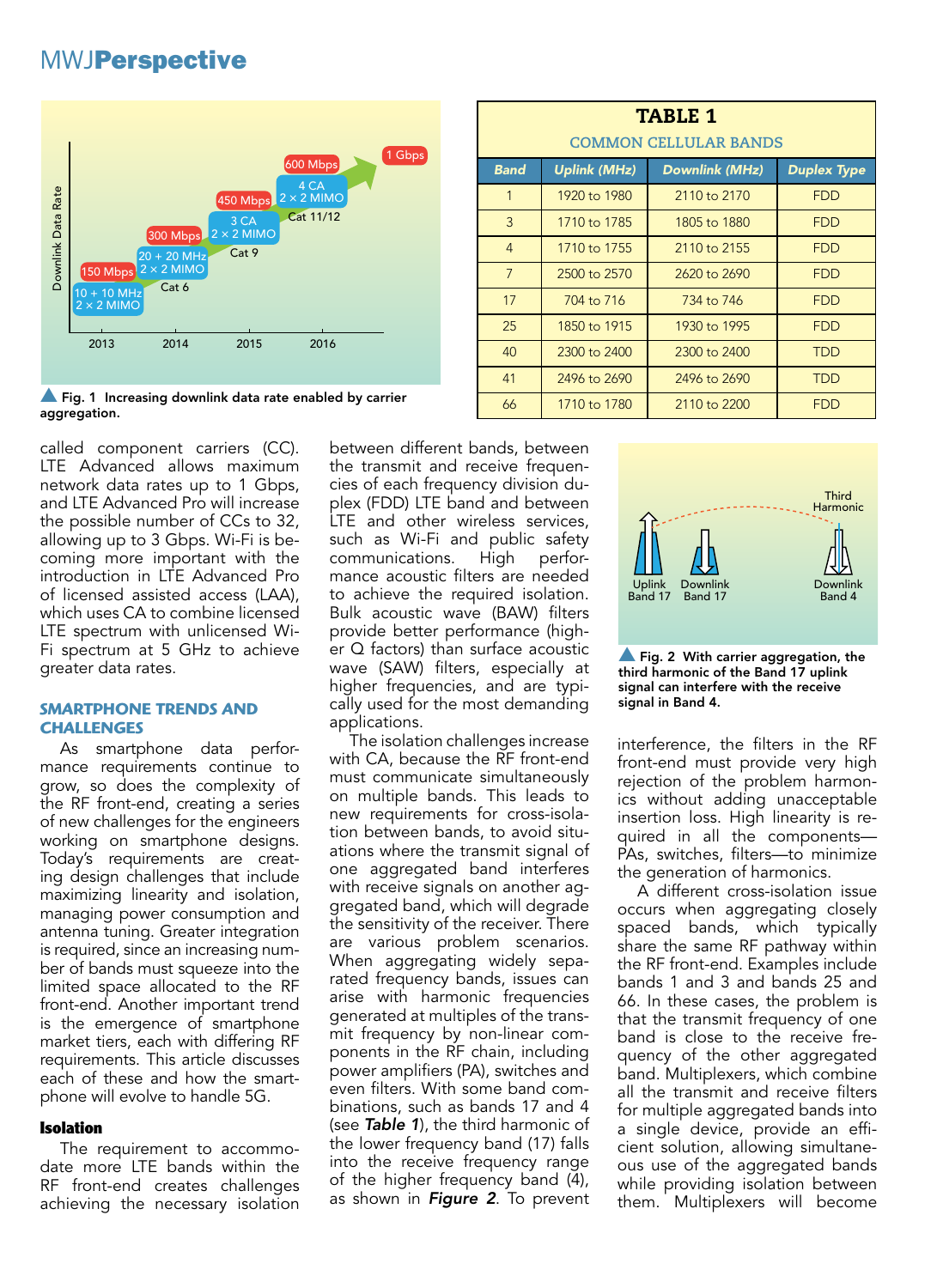increasingly important as network operators aggregate three or more bands (see *Figure 3*), due to limits on the available space and number of antennas within the smartphone.

#### Power Management

Several trends require better power management to maximize smartphone battery life and avoid overheating. Greater transmission bandwidth, achieved with techniques such as uplink CA, will require more power. Also, intra-band uplink CA, which combines component carriers within a single band, involves higher peak-to-average power ratios than standard LTE signals, increasing the demand on PA linearity. For example, doubling the uplink bandwidth with CA to 20 + 20 MHz (200 resource blocks) more than doubles the probability that the peak-to-average power ratio of the modulated signal envelope will exceed 4.5 dB.

Another emerging requirement is Power Class 2, a new standard that doubles output power to 26 dBm to overcome the greater propagation losses of high frequency bands (e.g., Band 41). The greater output power enables operators to maintain cell coverage as higher frequency bands are used, to add spectrum and support higher data rates. Thermal performance becomes critical at this higher power; reliability depends on maintaining acceptable device operating temperatures by efficiently dissipating the additional heat.

Envelope tracking (ET), which continuously adjusts the PA supply voltage to track the RF envelope and maximize PA efficiency, is spreading from flagship phones to mainstream use because it can reduce power consumption and heat dissipation. The increased efficiency provided by ET facilitates the use of broadband PAs, which minimizes the number of PAs required in handsets. However, the use of ET is limited to 20 to 40 MHz channels and will need to evolve to handle the wider bandwidth for applications such as intra-band uplink CA. (Editor's note: for further discussion of ET, read the article "Envelope Tracking in Handsets Solves



 $\blacktriangle$  Fig. 3 Multiplexers become increasingly important as network operators aggregate bands to increase data rates.

a Network Problem" in this issue, page 102.)

#### Antennas

The number of antennas in smartphones has grown with the requirement to support faster data services as well as the growing range of RF frequencies and technologies. Today's handsets may include as many as six or seven antennas, including primary cellular and diversity receive (DRx), Wi-Fi, near field communications (NFC) and other standards. It becomes an increasingly difficult engineering challenge to fit more antennas into the limited physical space available within a typical handset. MIMO adds to the challenge, because it requires simultaneous transmission on multiple antennas. The need for additional antennas has been minimized by sharing the same antenna among multiple services that use similar frequencies, such as Bluetooth and Wi-Fi. Antenna sharing is also used to support faster Wi-Fi performance, enabling 2x2 MIMO Wi-Fi by sharing the LTE DRx antenna between LTE and a second Wi-Fi RF chain.

Antenna tuning, which adjusts antenna impedance to optimize efficiency at specific frequencies, has become increasingly prominent as a method to support the growing range of LTE frequencies.

#### RF Integration

Even though smartphones have become larger, mostly due to users' desire for larger screens, the space allocated to the RF frontend has not increased. In today's flagship phones, typically only 10 to 15 percent of the internal area is dedicated to cellular, Wi-Fi and Bluetooth RF functionality. Smartphones are getting thinner, reducing the internal volume, and manufacturers need to use the available space for new functionality and to maximize battery size to respond to user demands for longer operating time. As a result, the RF front-end must accommodate the growing complexity, including support for a growing number of frequency bands, within roughly the same space. Higher levels of RF front-end integration are key to accommodating this growing RF complexity, particularly in flagship phones that support a large number of bands and CA combinations. Besides saving space, the integrated RF front-end modules simplify smartphone design, because many RF challenges are solved within the module rather than requiring the smartphone manufacturer to engineer solutions. This frees smartphone manufacturers to focus on other aspects of smartphone design, to attract consumers in an increasingly competitive market. By simplifying design, highly integrated modules also help smartphone makers accelerate time to market. Also, smartphone manufacturing yields are improved because there are fewer components that can fail.

An example of a highly integrated RF front-end architecture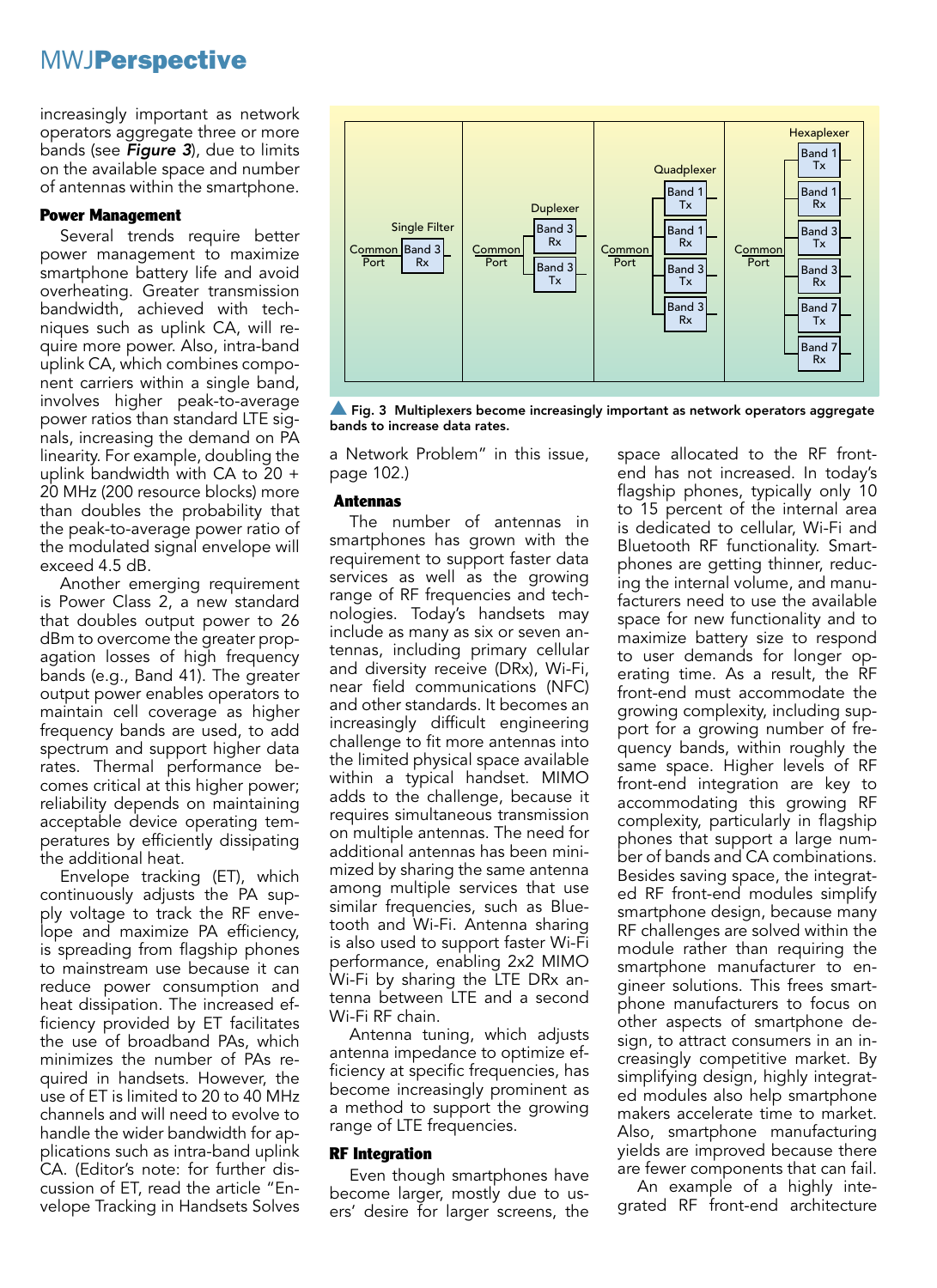

Fig. 4 To handle all major cellular frequencies, smartphones integrate the PAs, switches and filters into three front-end modules that cover the low (a) mid (b) and high (c) bands.

is Qorvo's RF Fusion, which includes support for all major LTE frequency bands in three compact placements: low, mid and high band (see *Figure 4*). Each module includes PAs, switches and filters and uses advanced packaging to achieve space savings of 30 to 35 percent compared to the printed circuit board (PCB) area required for discrete components. Besides conserving valuable PCB real estate, this approach has several advantages: it improves performance by integrating components along each pathway, which eliminates the need for on-board matching, reduces losses by as much as 0.5 dB, reduces current consumption and the thermal load (see *Figure*  *5*). Reducing losses makes it easier to meet handset manufacturers' performance targets. This integrated architecture also helps manage RF isolation, such as the interaction between bands aggregated for CA. For example, multiplexers supporting specific band combinations can be incorporated into each module. In the future, it may be possible to integrate an entire RF front-end into a single module, depending on whether the benefits to the manufacturer outweigh the additional cost of including bands that may not be used by the phone's owner.

#### **SMARTPHONE TIERS**

As smartphones continue to pro-



**Solut** Fig. 5 Integrated front-end modules (a) can reduce losses by up to 0.5 dB compared to on-board matching (b).

liferate worldwide, the market has stratified into distinct tiers: flagship phones, which typically offer the highest performance and global band support, and mid-tier phones that deliver good performance and are designed primarily for domestic use, with only regional band support. Mid-tier phones have been popular in emerging markets such as Asia and Latin America, where consumers are price-sensitive. According to Strategy Analytics, smartphone tiers are here to stay; the company forecasts that midtier phones will account for 37 percent of handset volume by 2022, up from 32 percent in 2016. However, premium phones will continue to generate the bulk of global smartphone revenue because they sell for a much higher price.

This market stratification is reflected in RF front-end trends. Highly integrated RF front-end modules are typically seen only in premium handsets; mid-tier phones generally use a more discrete approach, such as Qorvo's RF Flex, giving handset manufacturers the flexibility to reduce component costs by including only the filters required for local frequency bands. As the RF environment becomes more complex, greater RF front-